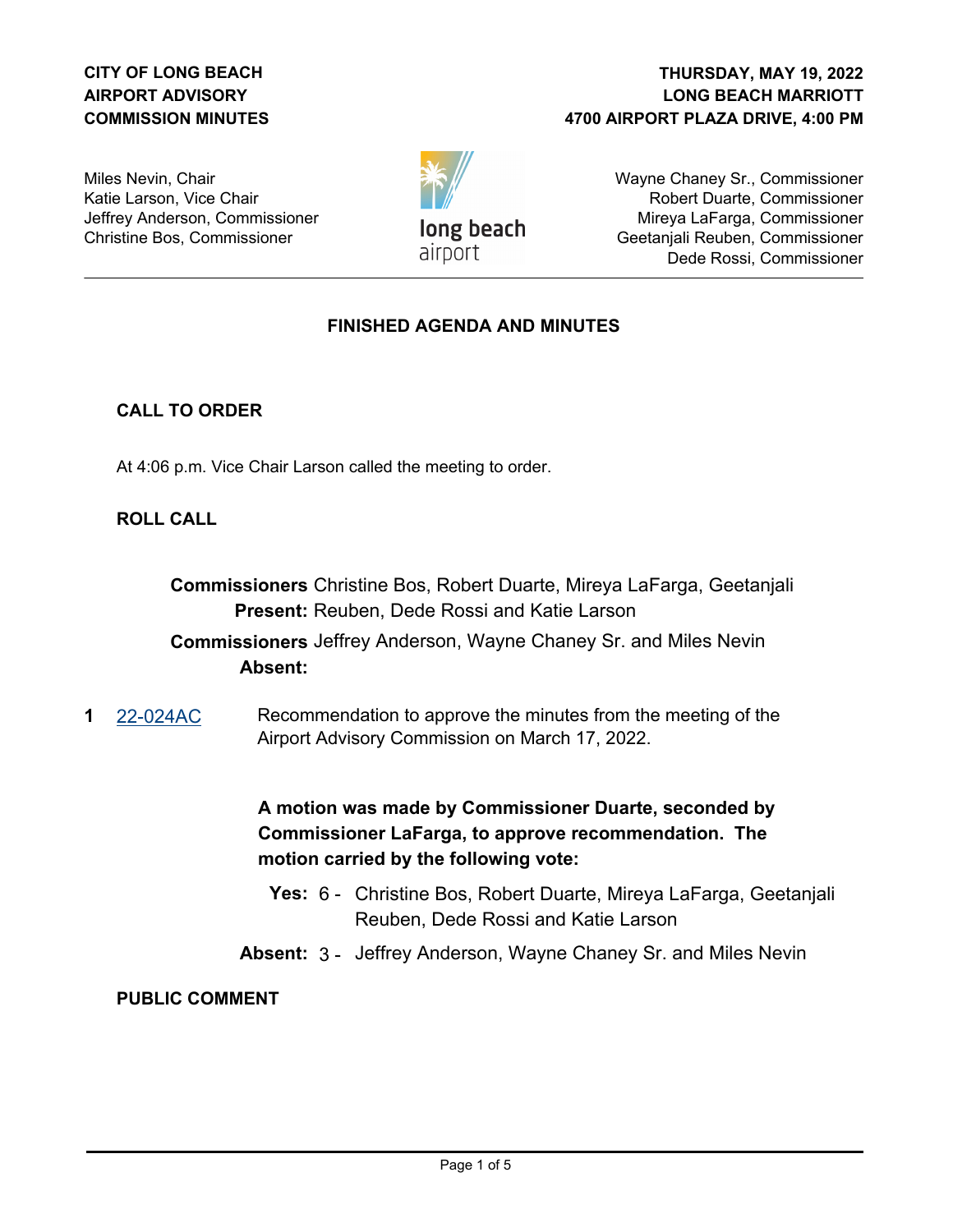**2** [22-025AC](http://longbeach.legistar.com/gateway.aspx?M=L&ID=239593) Recommendation to receive and file presentation regarding the LGB Business Partner Spotlight.

Cynthia Guidry, Director, spoke.

Kate Kuykendall, Public Affairs Officer, presented the report.

# **A motion was made by Commissioner Duarte, seconded by Commissioner Rossi, to approve recommendation. The motion carried by the following vote:**

- **Yes:** 6 Christine Bos, Robert Duarte, Mireya LaFarga, Geetanjali Reuben, Dede Rossi and Katie Larson
- **Absent:** 3 Jeffrey Anderson, Wayne Chaney Sr. and Miles Nevin
- **3** [22-026AC](http://longbeach.legistar.com/gateway.aspx?M=L&ID=239594) Recommendation to receive and file report from the Public Viewing Area Committee.

Vice Chair Larson presented the report.

# **A motion was made by Commissioner Duarte, seconded by Commissioner Bos, to approve recommendation. The motion carried by the following vote:**

- **Yes:** 6 Christine Bos, Robert Duarte, Mireya LaFarga, Geetanjali Reuben, Dede Rossi and Katie Larson
- **Absent:** 3 Jeffrey Anderson, Wayne Chaney Sr. and Miles Nevin
- **4** [22-027AC](http://longbeach.legistar.com/gateway.aspx?M=L&ID=239595) Recommendation receive and file report from the Sustainability **Committee.**

Vice Chair Larson presented the report.

**A motion was made by Commissioner Reuben, seconded by Commissioner LaFarga, to approve recommendation. The motion carried by the following vote:**

- **Yes:** 6 Christine Bos, Robert Duarte, Mireya LaFarga, Geetanjali Reuben, Dede Rossi and Katie Larson
- **Absent:** 3 Jeffrey Anderson, Wayne Chaney Sr. and Miles Nevin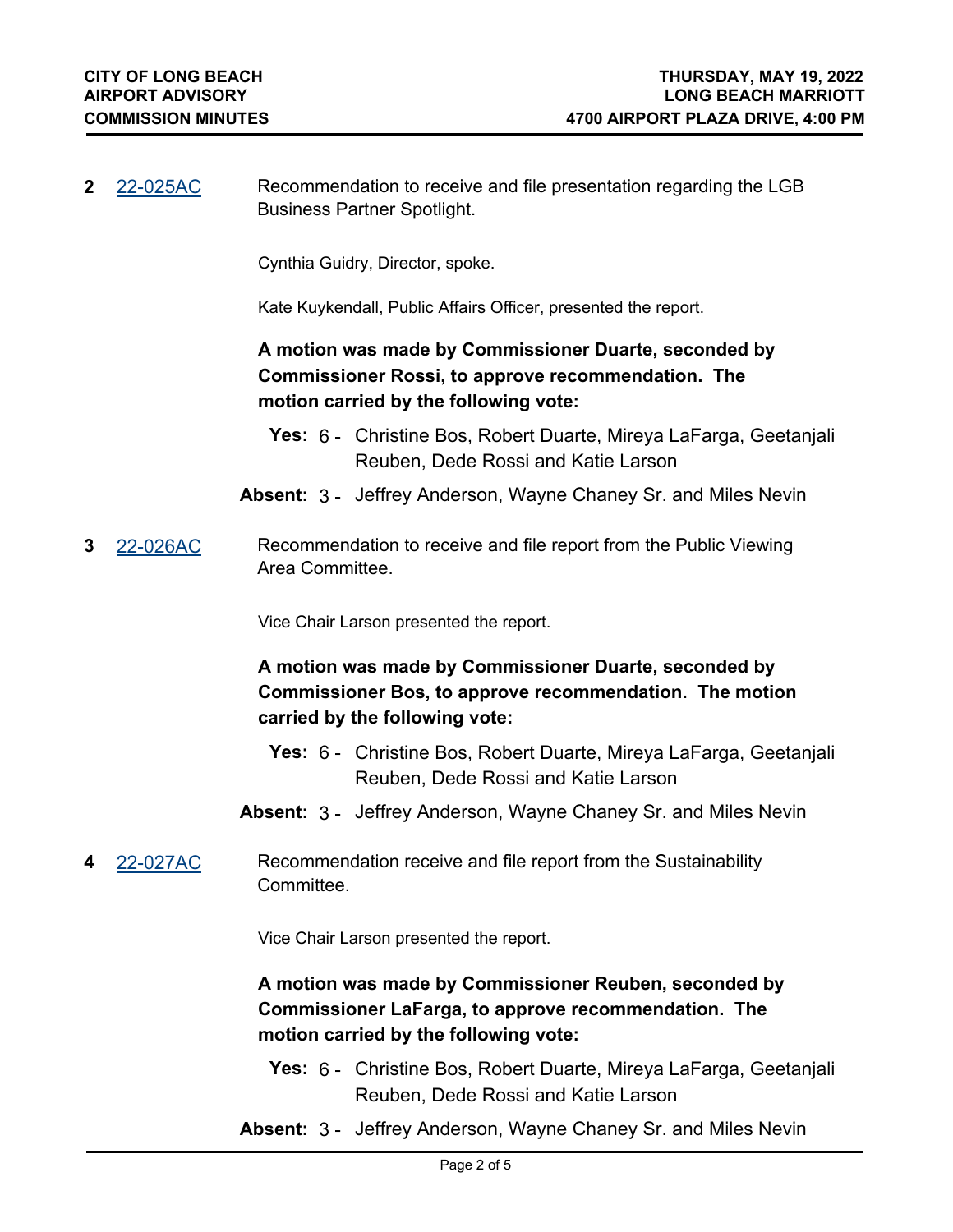| 5 | <u>22-028AC</u> | Recommendation to receive and file Monthly Airport Staff Reports for<br>May 2022.    |
|---|-----------------|--------------------------------------------------------------------------------------|
|   |                 | Cynthia Guidry presented the Director's report.                                      |
|   |                 | Commissioner Reuben spoke.                                                           |
|   |                 | A dialog ensued.                                                                     |
|   |                 | Claudia Lewis, Manager of Finance & Administration, provided a report.               |
|   |                 | Annie Khin, Administrative Analyst, presented the Financial Report                   |
|   |                 | Cynthia Guidry spoke.                                                                |
|   |                 | Ryan McMullan, Noise & Environmental Affairs Officer, presented the Noise<br>report. |
|   |                 | Commissioner Reuben spoke.                                                           |
|   |                 | A dialog ensued.                                                                     |
|   |                 | Cynthia Guidry spoke.                                                                |
|   |                 | Commissioner Reuben spoke.                                                           |
|   |                 | A dialog ensued.                                                                     |
|   |                 | Commissioner Duarte spoke.                                                           |
|   |                 | Ryan McMullan spoke.                                                                 |
|   |                 | A dialog ensued.                                                                     |
|   |                 | Vice Chair Larson spoke.                                                             |
|   |                 | Commissioner Duarte spoke.                                                           |
|   |                 | Ryan McMullen spoke.                                                                 |
|   |                 | A dialog ensued.                                                                     |

Cynthia Guidry spoke.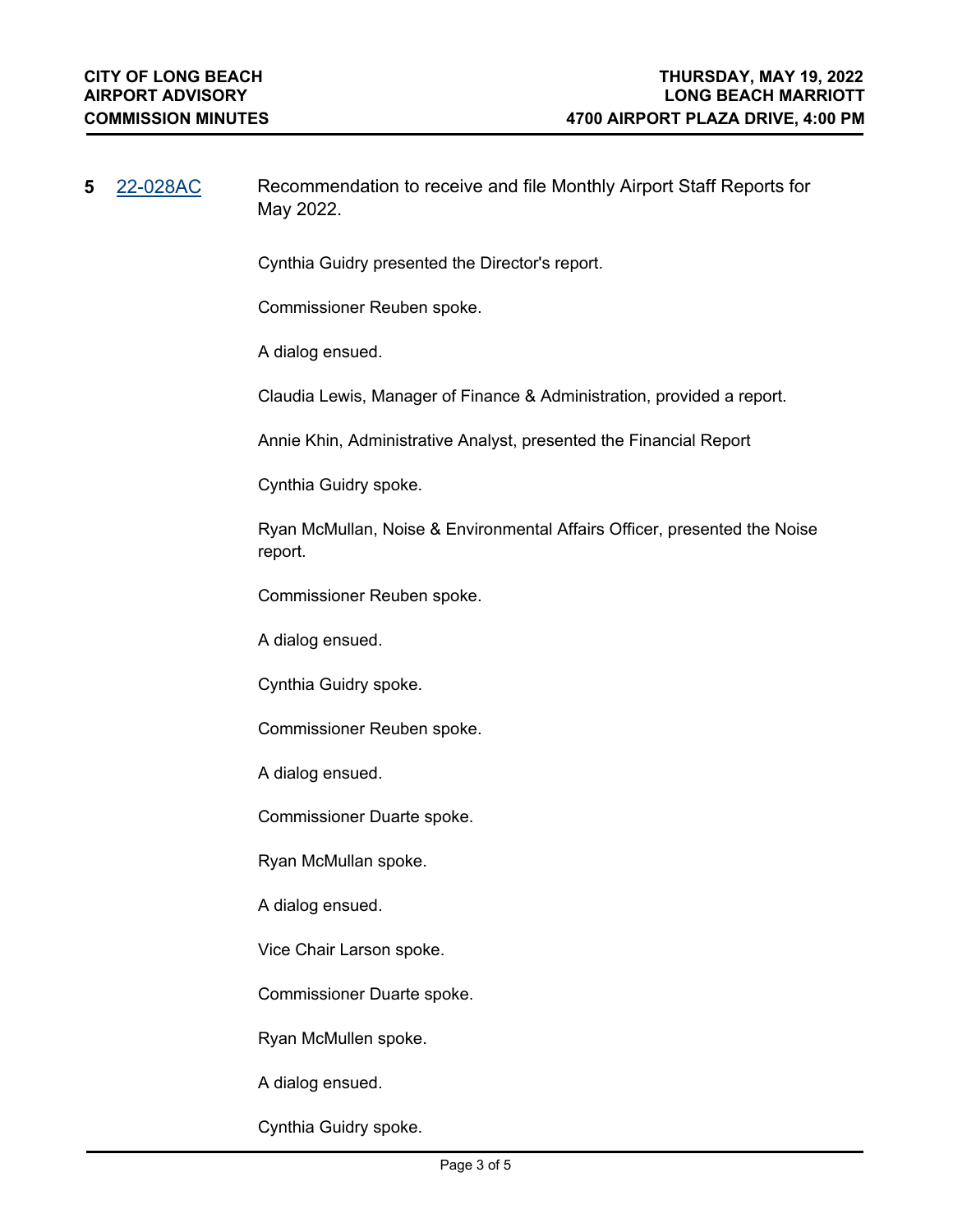Kate Kuykendall presented the Public Affairs report.

Cynthia Guidry spoke.

Commissioner Duarte spoke.

Kate Kuykendall spoke.

# **A motion was made by Commissioner Reuben, seconded by Commissioner LaFarga, to approve recommendation. The motion carried by the following vote:**

- **Yes:** 6 Christine Bos, Robert Duarte, Mireya LaFarga, Geetanjali Reuben, Dede Rossi and Katie Larson
- **Absent:** 3 Jeffrey Anderson, Wayne Chaney Sr. and Miles Nevin
- **6** [22-029AC](http://longbeach.legistar.com/gateway.aspx?M=L&ID=239597) Recommendation to excuse Commissioners absent from the meeting of the Airport Advisory Commission on May 19, 2022.

# **A motion was made by Commissioner Duarte, seconded by Commissioner Reuben, to approve recommendation. The motion carried by the following vote:**

- **Yes:** 6 Christine Bos, Robert Duarte, Mireya LaFarga, Geetanjali Reuben, Dede Rossi and Katie Larson
- **Absent:** 3 Jeffrey Anderson, Wayne Chaney Sr. and Miles Nevin

#### **CORRESPONDENCE**

#### **COMMISSIONER CITY COUNCIL LIAISON REPORTS**

Vice Chair Larson spoke.

Commissioner Rossi spoke.

Ken Mason, Executive Assistant, spoke.